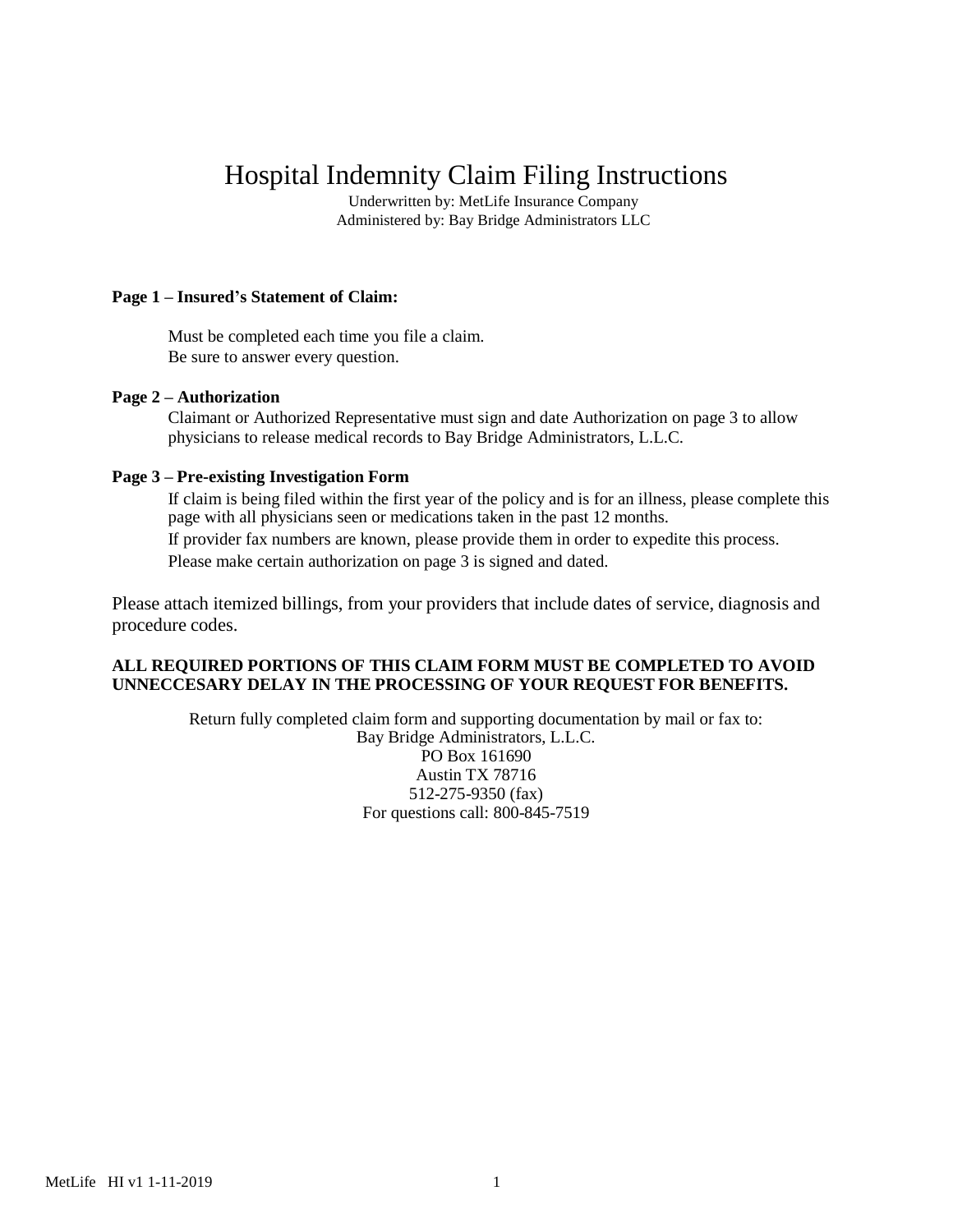| <b>Claim Form for Hospital Indemnity</b>                                                                                                                                                                                                                                                                                                                                |                                             |  | <b>Underwritten by: MetLife Insurance Company</b><br>PO Box 161690<br><b>Austin TX 78716</b><br>800-845-7519 | <b>Administered by: Bay Bridge Administrators, LLC</b>                                                        |  |  |  |
|-------------------------------------------------------------------------------------------------------------------------------------------------------------------------------------------------------------------------------------------------------------------------------------------------------------------------------------------------------------------------|---------------------------------------------|--|--------------------------------------------------------------------------------------------------------------|---------------------------------------------------------------------------------------------------------------|--|--|--|
| <b>INSURED'S STATEMENT OF CLAIM</b>                                                                                                                                                                                                                                                                                                                                     |                                             |  |                                                                                                              |                                                                                                               |  |  |  |
| Name of Insured:                                                                                                                                                                                                                                                                                                                                                        |                                             |  | Insured's Date of Birth: Policy Number:                                                                      |                                                                                                               |  |  |  |
| <b>Street Address:</b>                                                                                                                                                                                                                                                                                                                                                  |                                             |  |                                                                                                              | Phone Number (area code first):                                                                               |  |  |  |
| Name of Claimant:                                                                                                                                                                                                                                                                                                                                                       |                                             |  | Claimant's Date of Birth: Relationship to Insured:                                                           |                                                                                                               |  |  |  |
| Illness or Injury for which claim is being made:                                                                                                                                                                                                                                                                                                                        |                                             |  |                                                                                                              | Date of Accident or date Illness was first diagnosed: Date you were first treated for your Illness or Injury: |  |  |  |
| Describe the onset and nature of your illness or the date and details of your accident:<br>Have you ever had the same<br>or a similar condition in the<br>past?<br>Yes<br>N <sub>0</sub><br>Date                                                                                                                                                                        | Treated by:<br>Hospital:<br>Name<br>Doctor: |  | Address                                                                                                      |                                                                                                               |  |  |  |
| Have you ever had the same<br>or a similar condition in the<br>past?<br>$Yes$ No                                                                                                                                                                                                                                                                                        | Name<br>Treated by:<br>Hospital:<br>Name    |  | Address<br>Address                                                                                           |                                                                                                               |  |  |  |
| Doctor:<br>Name<br>Address<br>Date<br>Any person who knowingly presents a false or fraudulent claim for payment of a loss or benefit or<br>knowingly presents false information in an application for insurance is guilty of a crime and may<br>be subject to fines and confinement in prison.<br>The above Statements are true to the best of my knowledge and belief. |                                             |  |                                                                                                              |                                                                                                               |  |  |  |
| <b>Signature of Insured</b>                                                                                                                                                                                                                                                                                                                                             |                                             |  |                                                                                                              | Date                                                                                                          |  |  |  |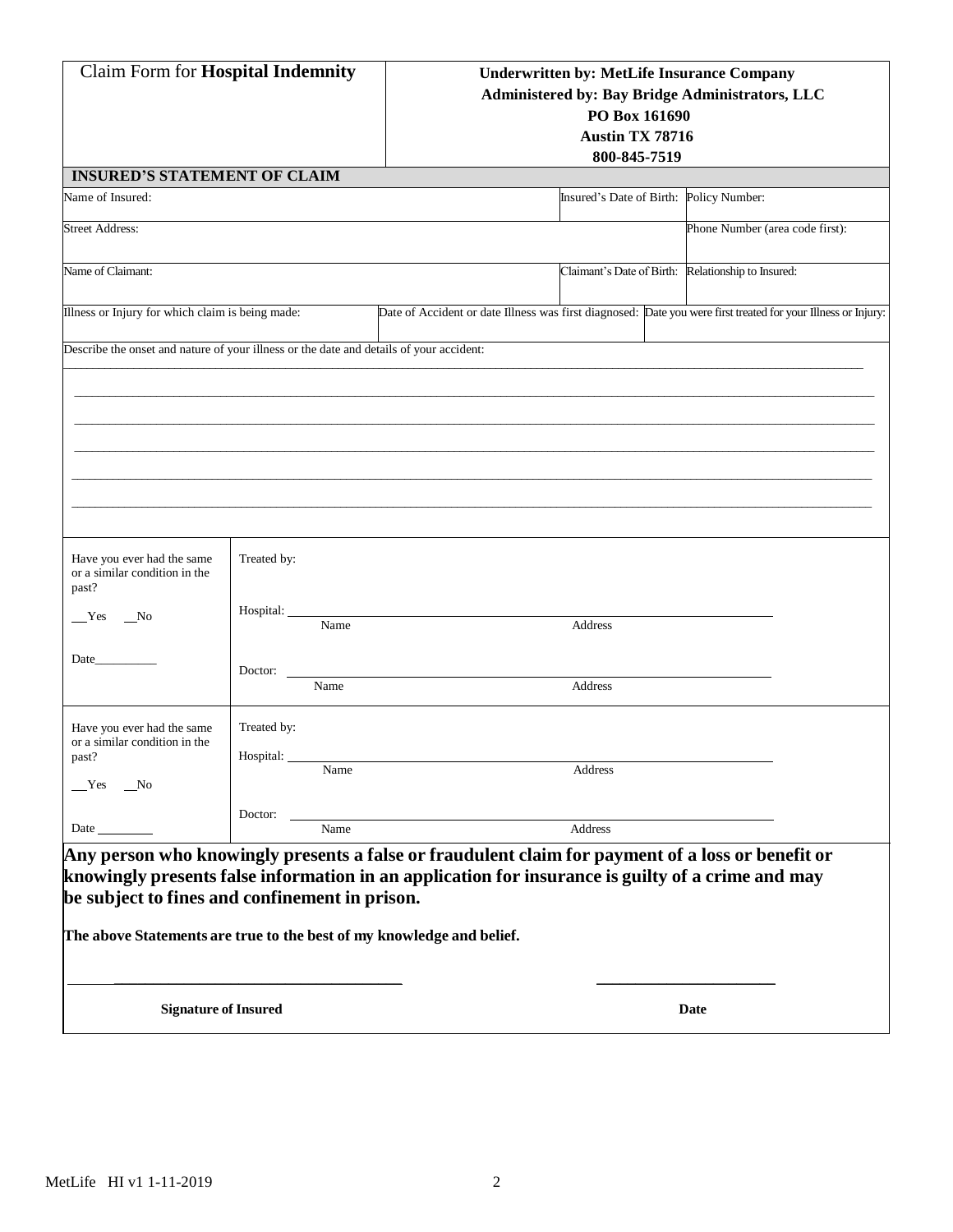## **AUTHORIZATION**

## **FOR THE USE AND DISCLOSURE OF PROTECTED HEALTH INFORMATION**

I understand that my protected health information will be used for the purpose of evaluating my claim. I authorize the use and/or disclosure of my protected health information as described below:

- 1. My authorization applies to that information obtained by all health care professionals. This information may include mymedical records, laboratory reports, prescription medication records, and radiology reports in the possession of all health care professionals. Only this information may be used and/or disclosed pursuant to this authorization.
- 2. I authorize all health care professionals, pharmacies and pharmacy benefit managers to disclose my protected health information.
- 3. I authorize only designated staff of Bay Bridge Administrators, L.L.C. to receive, in writing, by photocopy, facsimile, or by telephone, my protected health information.
- 4. I understand that, if my protected health information is disclosed to someone who is not required to comply with federal privacy protection regulations, such information may be re-disclosed and would no longer be protected.
- 5. I understand that I have a right to revoke this Authorization at any time. My revocation must be in writing in a letter addressed to Bay Bridge Administrators, L.L.C. This revocation shall become effective on the date it is received by Bay Bridge Administrators, L.L.C. I am aware that my revocation is not effective to the extent that the persons I have authorized to use and/or disclose my protected health information have acted in reliance upon this Authorization.
- 6. This Authorization is valid for twelve (12) months from the date of execution hereof.

## I CERTIFY THAT I HAVE RECEIVED A COPY OF THIS AUTHORIZATION AND AUTHORIZETHE USE AND/OR DISCLOSURE OF MY PROTECTED HEALTH INFORMATION AS CONTEMPLATED HEREIN.

| Signature | <b>Print Name</b>                                                                         | Date  |
|-----------|-------------------------------------------------------------------------------------------|-------|
|           | I have legal authority* under the laws of the State of the state to make health           |       |
|           |                                                                                           |       |
|           | whom the use and/or disclosure of protected health information above applies, and execute |       |
|           | this Authorization in my capacity as Authorized Representative thereof.                   |       |
|           | Name of Authorized Representative:                                                        |       |
|           | Relationship to Applicant:                                                                | Date: |
| LLC.      | *A copy of the legal authority document must be on file with Bay Bridge Administrators,   |       |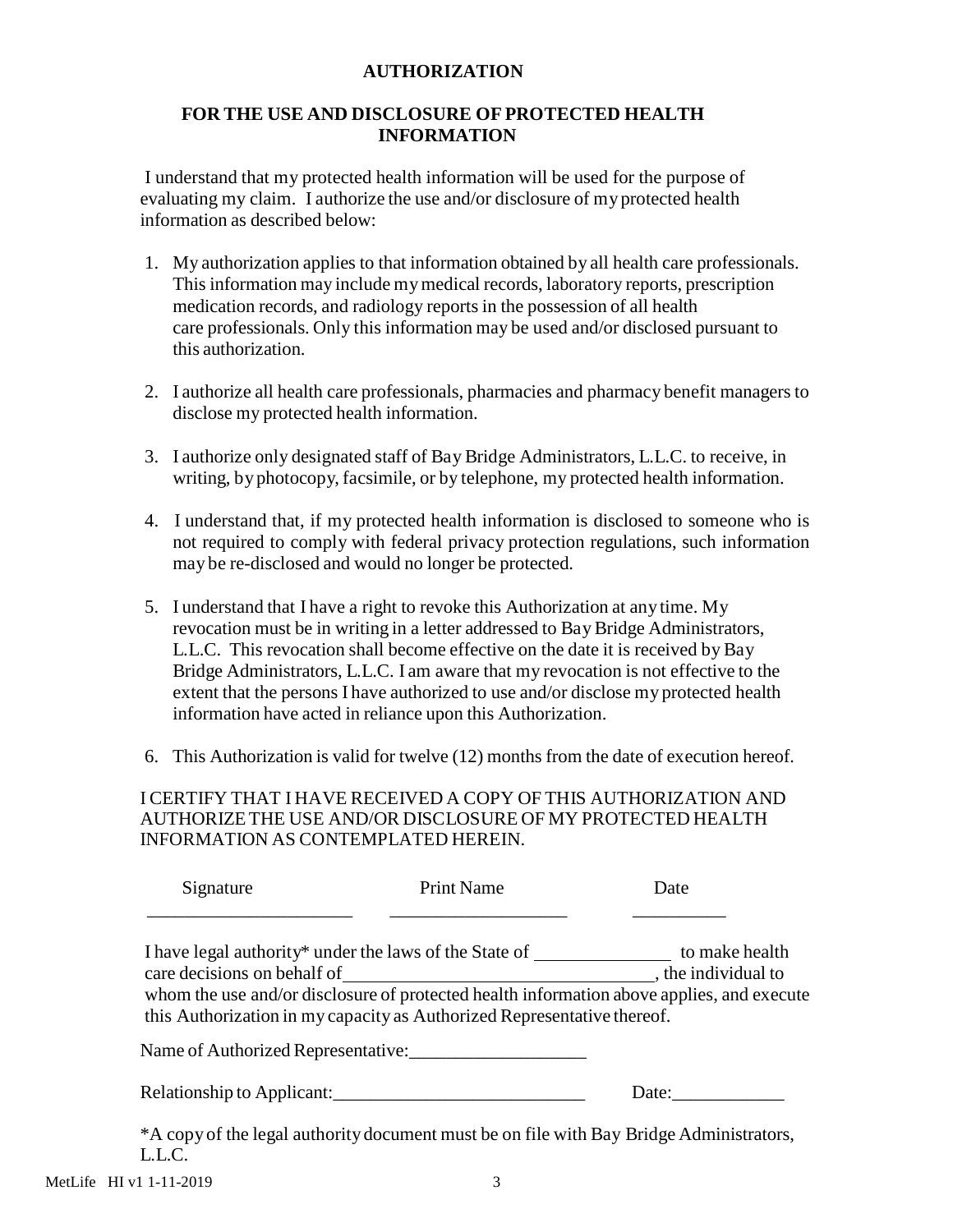\*A copy of the legal authority document must be on file with Bay Bridge Administrators, L.L.C. **If claim is being filed during the first year of the policy, please complete the following and sign and date the authorization on the preceding page.**

Please list all physicians that treated the patient in the last year:

|                                                                      | Physician's Name: 1988.                                                                                                                                                                                                          |  |
|----------------------------------------------------------------------|----------------------------------------------------------------------------------------------------------------------------------------------------------------------------------------------------------------------------------|--|
|                                                                      |                                                                                                                                                                                                                                  |  |
|                                                                      | Telephone Number:<br>Fax Number: Fax Number: Fax Number: Fax Number: Fax Number: Fax Number: Fax Number: Fax Number: Fax Number: Fax Number: Fax Number: Fax Number: Fax Number: Fax Number: Fax Number: Fax Number: Fax Number: |  |
|                                                                      |                                                                                                                                                                                                                                  |  |
|                                                                      | Telephone Number:<br>Fax Number:                                                                                                                                                                                                 |  |
|                                                                      | Physician's Name:                                                                                                                                                                                                                |  |
| Approximate Date Consulted: _________________                        | Fax Number:                                                                                                                                                                                                                      |  |
|                                                                      | Physician's Name: 1988. [19] Manual Manual Manual Manual Manual Manual Manual Manual Manual Manual Manual Manual Manual Manual Manual Manual Manual Manual Manual Manual Manual Manual Manual Manual Manual Manual Manual Manu   |  |
| Telephone Number:<br>Approximate Date Consulted:____________________ | Diagnosis:                                                                                                                                                                                                                       |  |
|                                                                      |                                                                                                                                                                                                                                  |  |
| Telephone Number:<br>Approximate Date Consulted:                     | Diagnosis:                                                                                                                                                                                                                       |  |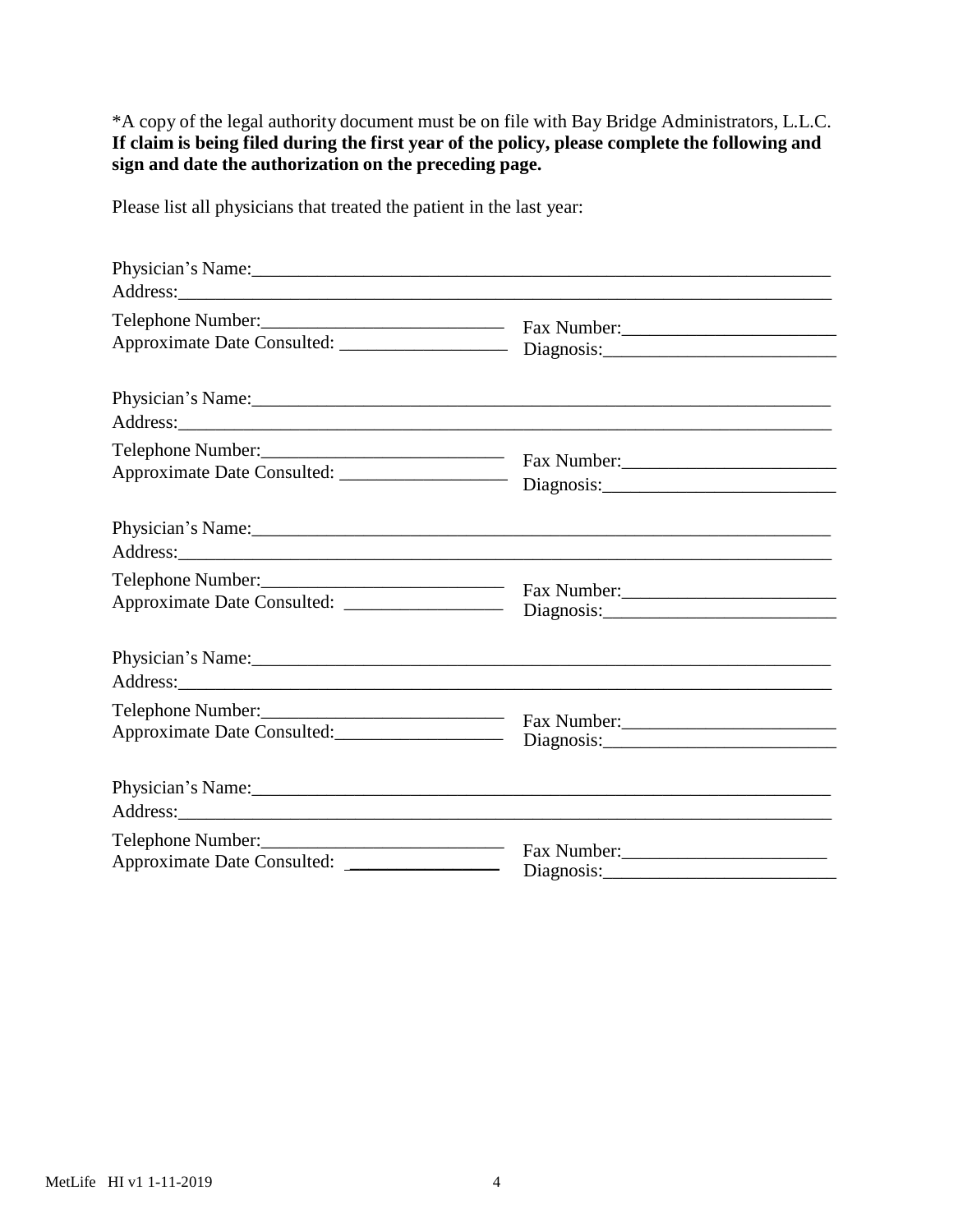| Name of Medication | <b>Prescribing Doctor</b> | Date First Prescribed |
|--------------------|---------------------------|-----------------------|
|                    |                           |                       |
|                    |                           |                       |
|                    |                           |                       |
|                    |                           |                       |
|                    |                           |                       |
|                    |                           |                       |
|                    |                           |                       |
|                    |                           |                       |
|                    |                           |                       |
|                    |                           |                       |
|                    |                           |                       |
|                    |                           |                       |
|                    |                           |                       |
|                    |                           |                       |
|                    |                           |                       |

Please list all prescribed medications now being taken by patient:

Any person who, with intent to defraud or knowing that he is facilitating a fraud against an insurer, submits an application or files a claim containing a false or deceptive statement is subject to prosecution and punishment for insurance fraud.

> Return fully completed claim form and supporting documentation by mail or fax to: Bay Bridge Administrators L.L.C. PO Box 161690 Austin TX 78716 512-275-9350 (fax) For questions call: 800-845-7519